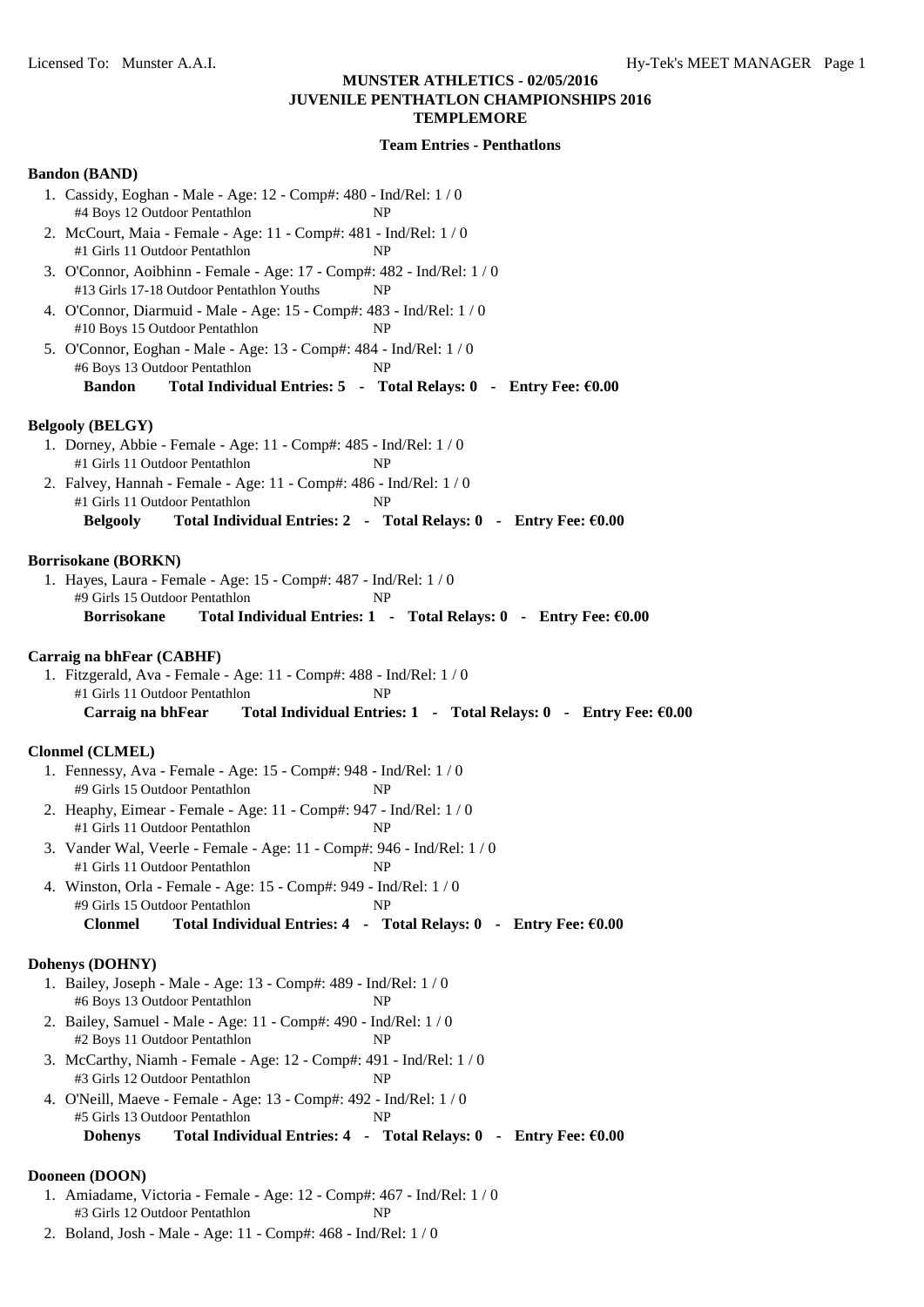| #2 Boys 11 Outdoor Pentathlon                                                                              | NP                                                                |
|------------------------------------------------------------------------------------------------------------|-------------------------------------------------------------------|
| 3. Butler, Sarah - Female - Age: 13 - Comp#: 469 - Ind/Rel: 1 / 0                                          |                                                                   |
| #5 Girls 13 Outdoor Pentathlon<br>NP                                                                       |                                                                   |
| 4. Campbell, Anna - Female - Age: 11 - Comp#: 470 - Ind/Rel: 1 / 0<br>#1 Girls 11 Outdoor Pentathlon<br>NP |                                                                   |
| 5. Campbell, Maria - Female - Age: 13 - Comp#: 1445 - Ind/Rel: 1 / 0                                       |                                                                   |
| #5 Girls 13 Outdoor Pentathlon<br>NP                                                                       |                                                                   |
| 6. Conroy, Emer - Female - Age: 12 - Comp#: 471 - Ind/Rel: 1 / 0<br>#3 Girls 12 Outdoor Pentathlon         | NP                                                                |
| 7. Dillon, Ella - Female - Age: 14 - Comp#: 472 - Ind/Rel: 1 / 0<br>#7 Girls 14 Outdoor Pentathlon         | NP                                                                |
| 8. Hosey, Ellen - Female - Age: 11 - Comp#: 473 - Ind/Rel: 1 / 0<br>#1 Girls 11 Outdoor Pentathlon         | NP                                                                |
| 9. Leahy, Yanna - Female - Age: 11 - Comp#: 474 - Ind/Rel: 1 / 0<br>#1 Girls 11 Outdoor Pentathlon         | NP                                                                |
| 10. Moloney, Leagh - Female - Age: 11 - Comp#: 475 - Ind/Rel: 1 / 0<br>#1 Girls 11 Outdoor Pentathlon      |                                                                   |
| NP<br>11. O'Carroll, Kelvin - Male - Age: 13 - Comp#: 476 - Ind/Rel: 1 / 0                                 |                                                                   |
| #6 Boys 13 Outdoor Pentathlon                                                                              | NP                                                                |
| 12. O'Carroll, Ross - Male - Age: 11 - Comp#: 477 - Ind/Rel: 1 / 0                                         |                                                                   |
| #2 Boys 11 Outdoor Pentathlon                                                                              | NP                                                                |
| 13. O'Connor, Jack - Male - Age: 14 - Comp#: 478 - Ind/Rel: 1 / 0<br>#8 Boys 14 Outdoor Pentathlon<br>NP   |                                                                   |
| 14. O'Connor, Rachel - Female - Age: 11 - Comp#: 479 - Ind/Rel: 1 / 0                                      |                                                                   |
| #1 Girls 11 Outdoor Pentathlon                                                                             | NP                                                                |
| <b>Dooneen</b>                                                                                             | Total Individual Entries: 14 - Total Relays: 0 - Entry Fee: €0.00 |
|                                                                                                            |                                                                   |
| <b>Ennis Track (ENTRK)</b><br>1. Rochford, Ava - Female - Age: 12 - Comp#: 494 - Ind/Rel: 1 / 0            |                                                                   |
| #3 Girls 12 Outdoor Pentathlon<br>NP                                                                       |                                                                   |
| <b>Ennis Track</b>                                                                                         | Total Individual Entries: 1 - Total Relays: 0 - Entry Fee: €0.00  |
|                                                                                                            |                                                                   |
| Ferrybank (FRYBK)<br>1. Corcoran, Anne - Female - Age: 17 - Comp#: 495 - Ind/Rel: 1 / 0                    |                                                                   |
| #13 Girls 17-18 Outdoor Pentathlon Youths                                                                  | NP                                                                |
| Ferrybank Total Individual Entries: 1 - Total Relays: 0 - Entry Fee: €0.00                                 |                                                                   |
|                                                                                                            |                                                                   |
| <b>Finisk Valley AC (FINIS)</b>                                                                            |                                                                   |
| 1. Griffin, Eimear - Female - Age: 11 - Comp#: 426 - Ind/Rel: 1/0<br>#1 Girls 11 Outdoor Pentathlon        | NP                                                                |
| 2. Morrissey, Chloe - Female - Age: 11 - Comp#: 427 - Ind/Rel: 1 / 0                                       |                                                                   |
| #1 Girls 11 Outdoor Pentathlon                                                                             | NP                                                                |
| 3. Prendergast, Jack - Male - Age: 11 - Comp#: 428 - Ind/Rel: 1 / 0<br>#2 Boys 11 Outdoor Pentathlon       | NP                                                                |
| 4. Scanlan, Cory - Male - Age: 11 - Comp#: 430 - Ind/Rel: 1 / 0<br>#2 Boys 11 Outdoor Pentathlon<br>NP     |                                                                   |
| <b>Finisk Valley AC</b>                                                                                    | Total Individual Entries: 4 - Total Relays: 0 - Entry Fee: €0.00  |
|                                                                                                            |                                                                   |
| <b>Guest (GUEST)</b>                                                                                       |                                                                   |
| 1. Caird, Rachel - Female - Age: 14 - Comp#: 951 - Ind/Rel: 1 / 0<br>#7 Girls 14 Outdoor Pentathlon        | NP                                                                |
| 2. Caird, Sara - Female - Age: 12 - Comp#: 953 - Ind/Rel: 1 / 0                                            |                                                                   |
| #3 Girls 12 Outdoor Pentathlon                                                                             | NP                                                                |

- 3. Doyle, Lucy Female Age: 12 Comp#: 950 Ind/Rel: 1 / 0 #3 Girls 12 Outdoor Pentathlon NP
- 4. Kidd, Rhian Female Age: 15 Comp#: 954 Ind/Rel: 1 / 0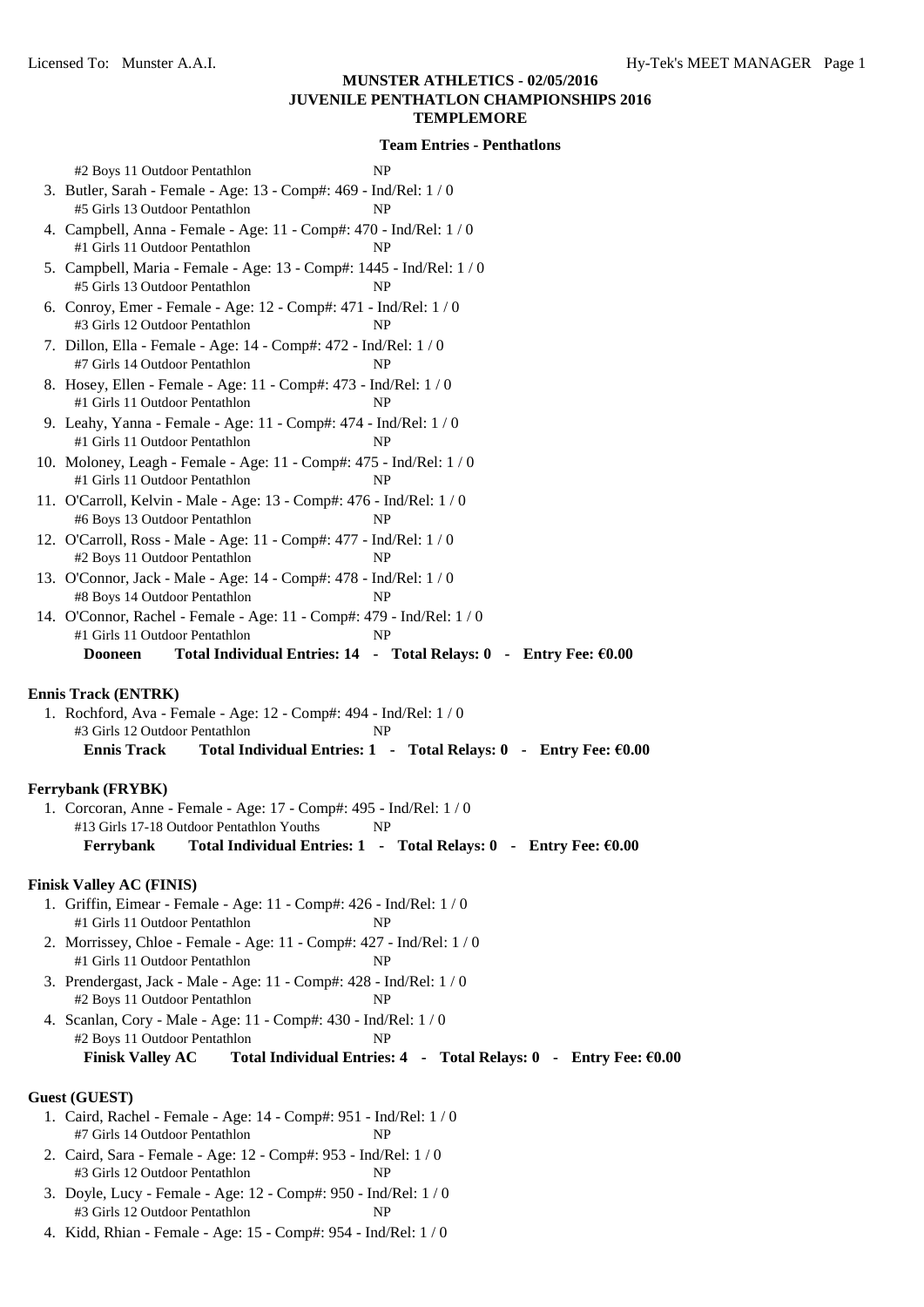**Team Entries - Penthatlons** #9 Girls 15 Outdoor Pentathlon NP 5. Lyne, Emily - Female - Age: 12 - Comp#: 952 - Ind/Rel: 1 / 0 #3 Girls 12 Outdoor Pentathlon NP 6. O'Loughlin, Tess - Female - Age: 12 - Comp#: 955 - Ind/Rel: 1 / 0 #3 Girls 12 Outdoor Pentathlon NP **Guest Total Individual Entries: 6 - Total Relays: 0 - Entry Fee: €0.00 Killarney Valley AC (KILVA)** 1. Hennigan, Alex - Male - Age: 12 - Comp#: 1394 - Ind/Rel: 1 / 0 #4 Boys 12 Outdoor Pentathlon NP 2. Lynch, Cian - Male - Age: 13 - Comp#: 1395 - Ind/Rel: 1 / 0 #6 Boys 13 Outdoor Pentathlon NP 3. Lynch, Oisin - Male - Age: 11 - Comp#: 1396 - Ind/Rel: 1 / 0 #2 Boys 11 Outdoor Pentathlon NP **Killarney Valley AC Total Individual Entries: 3 - Total Relays: 0 - Entry Fee: €0.00 Leevale (LVALE)** 1. Ademola, Alex - Male - Age: 13 - Comp#: 1411 - Ind/Rel: 1 / 0 #6 Boys 13 Outdoor Pentathlon NP 2. Ademola, Reece - Male - Age: 14 - Comp#: 1409 - Ind/Rel: 1 / 0 #8 Boys 14 Outdoor Pentathlon NP 3. Clarke, Nicole - Female - Age: 12 - Comp#: 1415 - Ind/Rel: 1 / 0 #3 Girls 12 Outdoor Pentathlon NP 4. Colins, Hugh - Male - Age: 13 - Comp#: 1410 - Ind/Rel: 1 / 0 #6 Boys 13 Outdoor Pentathlon NP 5. Condon, Sean - Male - Age: 13 - Comp#: 1412 - Ind/Rel: 1 / 0 #6 Boys 13 Outdoor Pentathlon NP 6. Connolly, Tommie - Male - Age: 15 - Comp#: 1408 - Ind/Rel: 1 / 0 #10 Boys 15 Outdoor Pentathlon NP 7. Lyne, Jessica - Female - Age: 12 - Comp#: 1416 - Ind/Rel: 1 / 0 #3 Girls 12 Outdoor Pentathlon NP 8. Naughton, Kate - Female - Age: 12 - Comp#: 1414 - Ind/Rel: 1 / 0 #3 Girls 12 Outdoor Pentathlon NP 9. Ryan, Vaughan - Male - Age: 13 - Comp#: 1413 - Ind/Rel: 1 / 0 #6 Boys 13 Outdoor Pentathlon NP **Leevale Total Individual Entries: 9 - Total Relays: 0 - Entry Fee: €0.00 Liscarroll (LISCL)** 1. Cusack, Vickie - Female - Age: 17 - Comp#: 1441 - Ind/Rel: 1 / 0 #13 Girls 17-18 Outdoor Pentathlon Youths NP 2. O'Sullivan, Aoife - Female - Age: 14 - Comp#: 956 - Ind/Rel: 1 / 0 #7 Girls 14 Outdoor Pentathlon NP **Liscarroll Total Individual Entries: 2 - Total Relays: 0 - Entry Fee: €0.00 Midleton (MIDLT)** 1. Alamu, George - Male - Age: 12 - Comp#: 1442 - Ind/Rel: 1 / 0 #4 Boys 12 Outdoor Pentathlon NP 2. Cunningham, Eric - Male - Age: 12 - Comp#: 1444 - Ind/Rel: 1 / 0 #4 Boys 12 Outdoor Pentathlon NP 3. O'Riordan, Sean - Male - Age: 14 - Comp#: 1443 - Ind/Rel: 1 / 0 #8 Boys 14 Outdoor Pentathlon NP **Midleton Total Individual Entries: 3 - Total Relays: 0 - Entry Fee: €0.00**

#### **Moycarkey Coolcroo (MOYCR)**

1. Ryan, Anna - Female - Age: 15 - Comp#: 1397 - Ind/Rel: 1 / 0 #9 Girls 15 Outdoor Pentathlon NP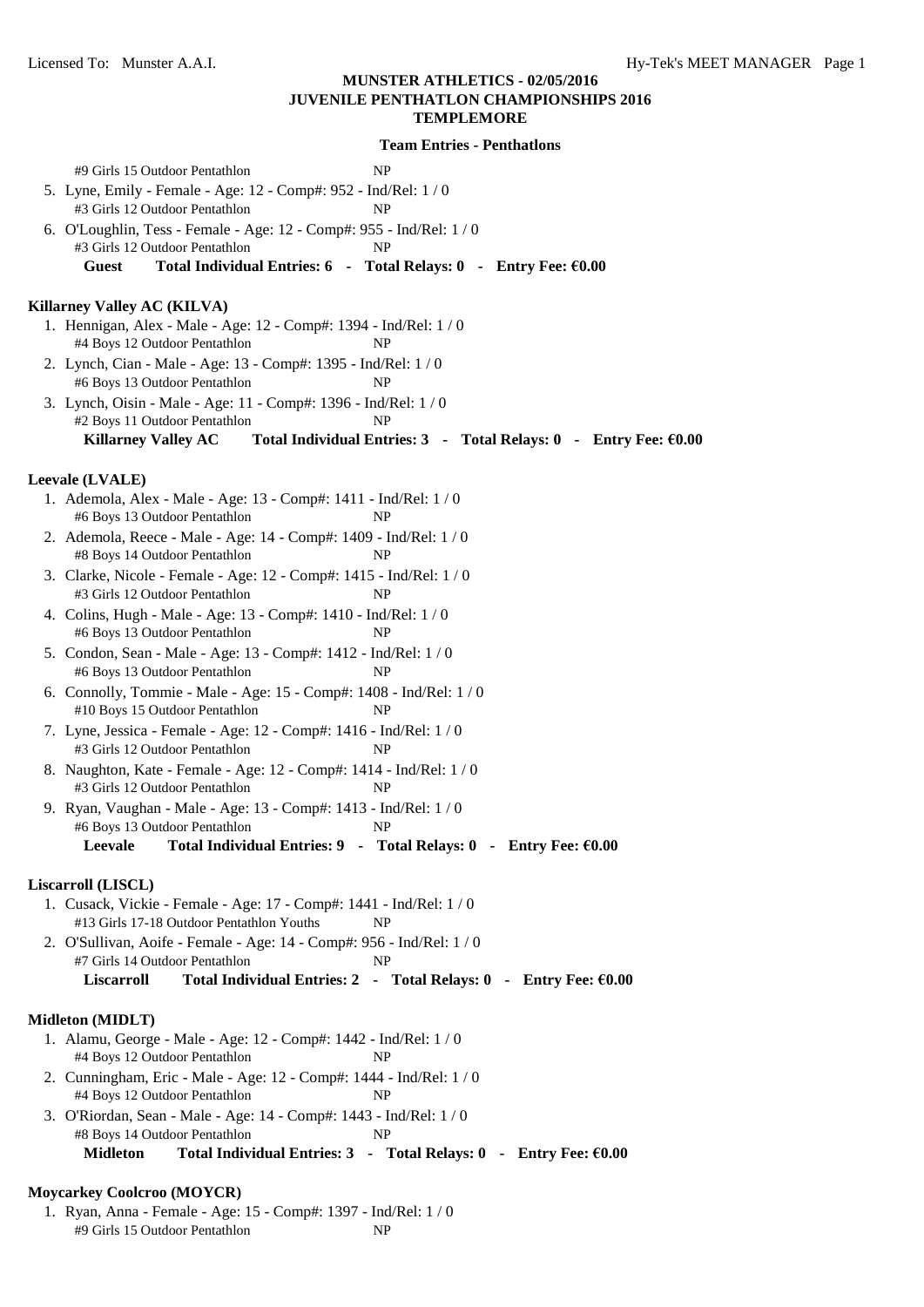| 2. Ryan, Declan - Male - Age: 17 - Comp#: 1399 - Ind/Rel: 1 / 0<br>#14 Boys 17-18 Outdoor Pentathlon Youths<br>NP                |
|----------------------------------------------------------------------------------------------------------------------------------|
| Total Individual Entries: 2 - Total Relays: 0 - Entry Fee: €0.00<br><b>Moycarkey Coolcroo</b>                                    |
| <b>Nenagh Olympic (NENOL)</b>                                                                                                    |
| 1. Carolan, Sean - Male - Age: 16 - Comp#: 1429 - Ind/Rel: 1 / 0<br>#12 Boys 16 Outdoor Pentathlon<br>NP                         |
| 2. Connolly, Ben - Male - Age: 13 - Comp#: 1421 - Ind/Rel: 1 / 0<br>#6 Boys 13 Outdoor Pentathlon<br>NP                          |
| 3. Egan, Josh - Male - Age: 15 - Comp#: 1422 - Ind/Rel: 1 / 0<br>#10 Boys 15 Outdoor Pentathlon<br>NP                            |
| 4. Hasssett, Padraic - Male - Age: 14 - Comp#: 1424 - Ind/Rel: 1/0<br>#8 Boys 14 Outdoor Pentathlon<br>NP                        |
| 5. Hodgins, Cian - Male - Age: 12 - Comp#: 1420 - Ind/Rel: 1 / 0<br>#4 Boys 12 Outdoor Pentathlon<br>NP                          |
| 6. McCutheon, Tom - Male - Age: 13 - Comp#: 1425 - Ind/Rel: 1/0<br>#6 Boys 13 Outdoor Pentathlon<br>NP                           |
| 7. McEvoy, Ellie - Female - Age: 12 - Comp#: 1435 - Ind/Rel: 1 / 0<br>#3 Girls 12 Outdoor Pentathlon<br>NP                       |
| 8. McEvoy, Jack - Male - Age: 15 - Comp#: 1423 - Ind/Rel: 1 / 0<br>#10 Boys 15 Outdoor Pentathlon<br>NP                          |
| 9. McEvoy, Joseph - Male - Age: 16 - Comp#: 1430 - Ind/Rel: 1/0<br>#12 Boys 16 Outdoor Pentathlon<br>NP                          |
| 10. McEvoy, Sarah - Female - Age: 12 - Comp#: 1434 - Ind/Rel: 1 / 0<br>#3 Girls 12 Outdoor Pentathlon<br>NP                      |
| 11. Naughton, Brian - Male - Age: 16 - Comp#: 1431 - Ind/Rel: 1 / 0<br>#12 Boys 16 Outdoor Pentathlon<br>NP                      |
| 12. O'Callaghan, Jack - Male - Age: 12 - Comp#: 1419 - Ind/Rel: 1/0<br>#4 Boys 12 Outdoor Pentathlon<br>NP                       |
| 13. O'Neill, Ailbhe - Female - Age: 14 - Comp#: 1433 - Ind/Rel: 1 / 0<br>#7 Girls 14 Outdoor Pentathlon<br>NP                    |
| 14. Pepper, Oisin - Male - Age: 13 - Comp#: 1426 - Ind/Rel: 1/0<br>#6 Boys 13 Outdoor Pentathlon<br>NP                           |
| 15. Percy, Christine - Female - Age: 11 - Comp#: 1432 - Ind/Rel: 1/0<br>#1 Girls 11 Outdoor Pentathlon<br>NP                     |
| 16. Reynolds, Alex - Male - Age: 13 - Comp#: 1427 - Ind/Rel: 1 / 0<br>#6 Boys 13 Outdoor Pentathlon<br>NP                        |
| 17. Sage, James - Male - Age: 13 - Comp#: 1428 - Ind/Rel: 1 / 0<br>#6 Boys 13 Outdoor Pentathlon<br>NP                           |
| 18. Walsh, Ben - Male - Age: 11 - Comp#: 1417 - Ind/Rel: 1 / 0<br>#2 Boys 11 Outdoor Pentathlon<br>NP                            |
| 19. Walshe, Tom - Male - Age: 12 - Comp#: 1418 - Ind/Rel: 1 / 0<br>#4 Boys 12 Outdoor Pentathlon<br>NP                           |
| <b>Nenagh Olympic</b><br>Total Individual Entries: $19 - \text{Total delays: } 0 - \text{Entry Free: } \text{\textsterling}0.00$ |
| <b>Old Abbey (OLABY)</b>                                                                                                         |
| 1. Lynch, Brian - Male - Age: 16 - Comp#: 493 - Ind/Rel: 1/0                                                                     |
| #12 Boys 16 Outdoor Pentathlon<br>NP<br><b>Old Abbey</b><br>Total Individual Entries: 1 - Total Relays: 0 - Entry Fee: €0.00     |
|                                                                                                                                  |
| <b>Riverstick Kinsale (RSTK)</b><br>1. Bowen, Gabriella - Female - Age: 12 - Comp#: 1436 - Ind/Rel: 1 / 0                        |
| #3 Girls 12 Outdoor Pentathlon<br>NP                                                                                             |
| 2. Buckley, Amy - Female - Age: 11 - Comp#: 1400 - Ind/Rel: 1 / 0                                                                |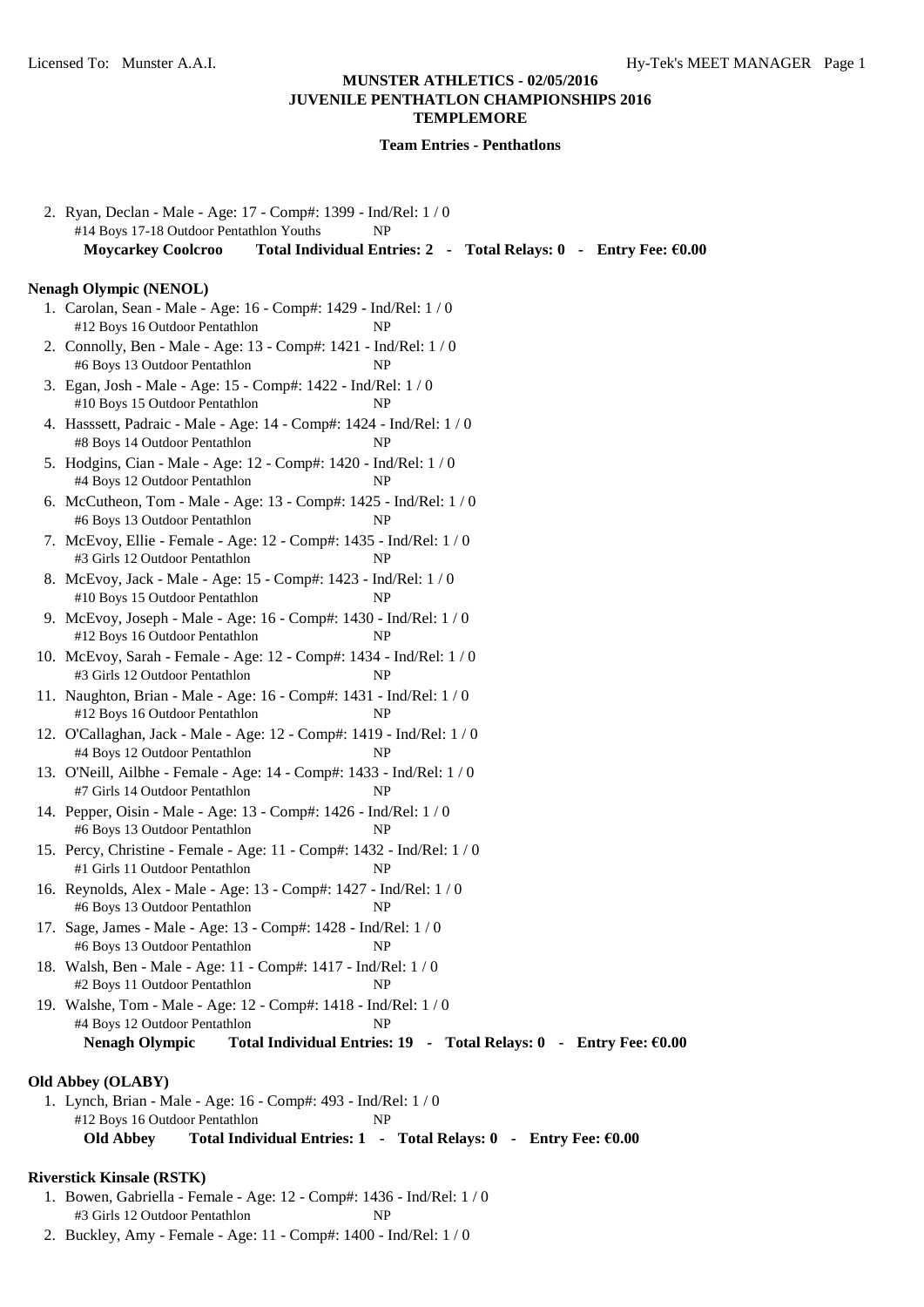| #1 Girls 11 Outdoor Pentathlon<br><b>NP</b>                                                                                        |
|------------------------------------------------------------------------------------------------------------------------------------|
| 3. Buckley, Nicole - Female - Age: 12 - Comp#: 1401 - Ind/Rel: 1 / 0                                                               |
| #3 Girls 12 Outdoor Pentathlon<br>NP                                                                                               |
| 4. Coyle, Ava - Female - Age: 14 - Comp#: 1402 - Ind/Rel: 1 / 0<br>#7 Girls 14 Outdoor Pentathlon<br>NP                            |
| 5. Coyle, Grace - Female - Age: 12 - Comp#: 1403 - Ind/Rel: 1 / 0<br>#3 Girls 12 Outdoor Pentathlon<br>NP                          |
| 6. McCarthy, Ryan - Male - Age: 11 - Comp#: 1404 - Ind/Rel: 1 / 0<br>#2 Boys 11 Outdoor Pentathlon<br>NP                           |
| 7. O'Donoghue, Caoimhe - Female - Age: 12 - Comp#: 1405 - Ind/Rel: 1 / 0<br>#3 Girls 12 Outdoor Pentathlon<br>NP                   |
| 8. O'Donovan, Alan - Male - Age: 17 - Comp#: 1406 - Ind/Rel: 1 / 0<br>#14 Boys 17-18 Outdoor Pentathlon Youths<br>NP               |
| <b>Riverstick Kinsale</b><br>Total Individual Entries: 8 - Total Relays: 0 - Entry Fee: €0.00                                      |
| Roscrea (ROSCR)                                                                                                                    |
| 1. Hayes, Billy - Male - Age: 11 - Comp#: 957 - Ind/Rel: 1 / 0<br>#2 Boys 11 Outdoor Pentathlon<br>NP                              |
| Roscrea<br>Total Individual Entries: 1 - Total Relays: 0 - Entry Fee: €0.00                                                        |
| <b>St Johns (STJOH)</b>                                                                                                            |
| 1. Blake, Conor - Male - Age: 15 - Comp#: 1437 - Ind/Rel: 1 / 0                                                                    |
| #10 Boys 15 Outdoor Pentathlon<br>NP                                                                                               |
| <b>St Johns</b><br>Total Individual Entries: 1 - Total Relays: 0 - Entry Fee: €0.00                                                |
| <b>St. Brendans (SBREN)</b>                                                                                                        |
| 1. Nowak, Daisy - Female - Age: 13 - Comp#: 414 - Ind/Rel: 1 / 0<br>#5 Girls 13 Outdoor Pentathlon<br>NP                           |
| 2. Nowak, Lilly - Female - Age: 11 - Comp#: 418 - Ind/Rel: 1 / 0                                                                   |
| #1 Girls 11 Outdoor Pentathlon<br>NP                                                                                               |
| <b>St. Brendans</b><br>Total Individual Entries: 2 - Total Relays: 0 - Entry Fee: €0.00                                            |
| <b>St. Cronans (STCRO)</b>                                                                                                         |
| 1. Cahill, Caoimhe - Female - Age: 12 - Comp#: 125 - Ind/Rel: 1 / 0<br>#3 Girls 12 Outdoor Pentathlon<br><b>NP</b>                 |
| 2. McConway, Noah - Male - Age: 13 - Comp#: 378 - Ind/Rel: $1/0$                                                                   |
| #6 Boys 13 Outdoor Pentathlon<br>NP<br><b>St. Cronans</b><br>Total Individual Entries: 2 - Total Relays: 0 - Entry Fee: €0.00      |
|                                                                                                                                    |
| <b>St. Marys Clare (STMAY)</b>                                                                                                     |
| 1. Miniter, Darragh - Male - Age: 16 - Comp#: 496 - Ind/Rel: 1 / 0<br>#12 Boys 16 Outdoor Pentathlon<br>NP                         |
| 2. Miniter, Joseph - Male - Age: 17 - Comp#: 497 - Ind/Rel: 1 / 0<br>#14 Boys 17-18 Outdoor Pentathlon Youths<br>NP                |
| 3. Nestor, Susan - Female - Age: 14 - Comp#: 1407 - Ind/Rel: 1 / 0                                                                 |
| #7 Girls 14 Outdoor Pentathlon<br>NP<br><b>St. Marys Clare</b><br>Total Individual Entries: 3 - Total Relays: 0 - Entry Fee: €0.00 |
|                                                                                                                                    |
| St. Marys Lk (STM\$)<br>1. Foley, Kate - Female - Age: 11 - Comp#: 407 - Ind/Rel: 1 / 0                                            |
| #1 Girls 11 Outdoor Pentathlon<br>NP                                                                                               |
| 2. Frawley, Laura - Female - Age: 13 - Comp#: 408 - Ind/Rel: 1 / 0<br><b>NP</b>                                                    |
| #5 Girls 13 Outdoor Pentathlon                                                                                                     |

- 3. Galvin, Eimear Female Age: 12 Comp#: 409 Ind/Rel: 1 / 0 #3 Girls 12 Outdoor Pentathlon NP
- 4. Meredith, Holly Female Age: 15 Comp#: 410 Ind/Rel: 1 / 0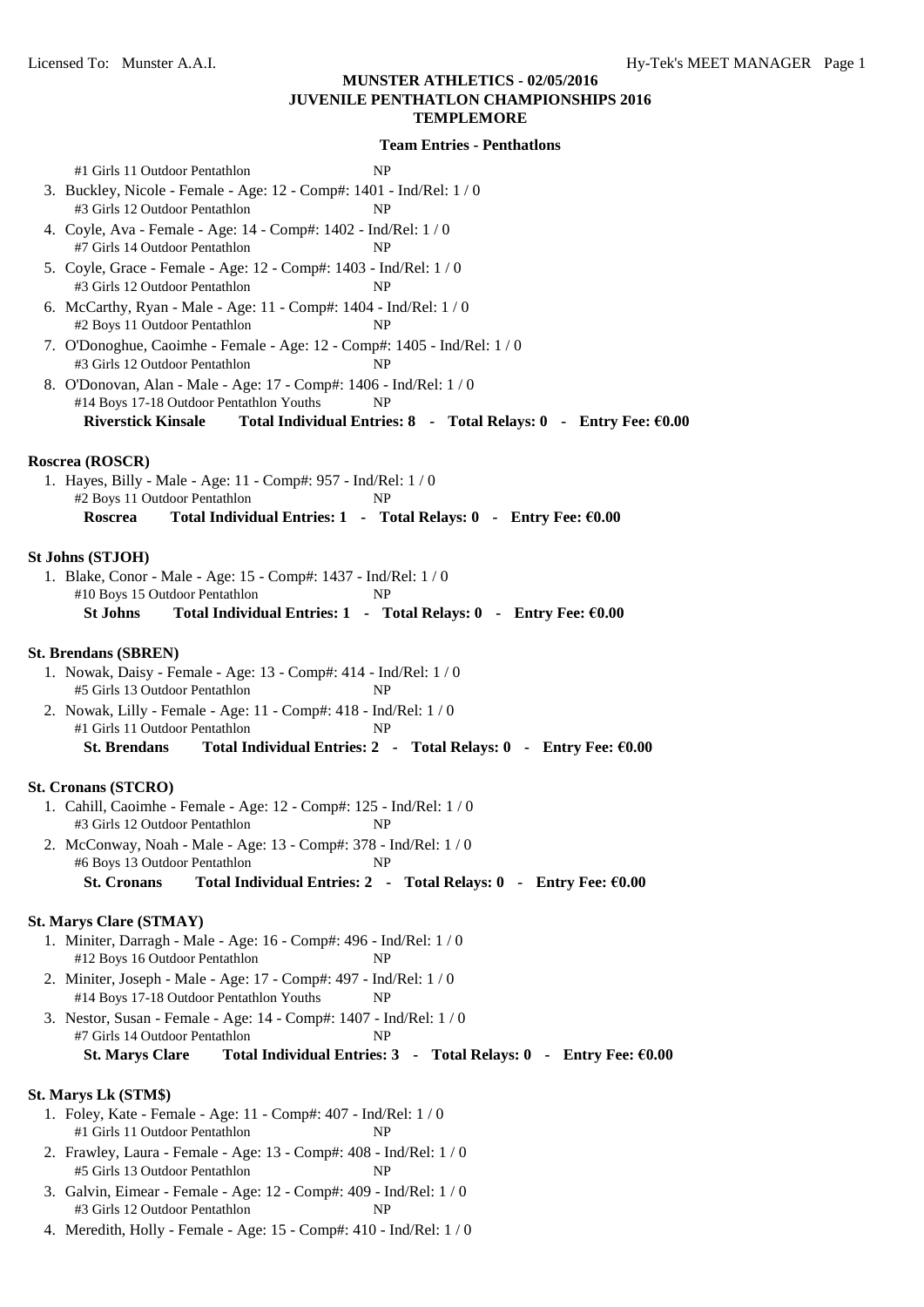| #9 Girls 15 Outdoor Pentathlon<br>NP<br>5. Meredith, Sophie - Female - Age: 16 - Comp#: 411 - Ind/Rel: 1 / 0<br>#11 Girls 16 Outdoor Pentathlon<br>NP |
|-------------------------------------------------------------------------------------------------------------------------------------------------------|
| 6. Moroney, Emma - Female - Age: 13 - Comp#: 412 - Ind/Rel: 1 / 0<br>#5 Girls 13 Outdoor Pentathlon<br>NP                                             |
| 7. O'Sullivan, Ciaran - Male - Age: 14 - Comp#: 413 - Ind/Rel: 1/0<br>#8 Boys 14 Outdoor Pentathlon<br>NP                                             |
| <b>St. Marys Lk</b><br>Total Individual Entries: 7 - Total Relays: 0 - Entry Fee: €0.00                                                               |
| <b>Sunhill Harriers (SUNHA)</b>                                                                                                                       |
| 1. Joy O'Regan, Alice - Female - Age: 11 - Comp#: 402 - Ind/Rel: 1 / 0<br>#1 Girls 11 Outdoor Pentathlon<br>NP                                        |
| 2. Joy O'Regan, Anna - Female - Age: 14 - Comp#: 403 - Ind/Rel: 1 / 0<br>#7 Girls 14 Outdoor Pentathlon<br>NP                                         |
| 3. Joy O'Regan, Geoffrey - Male - Age: 13 - Comp#: 405 - Ind/Rel: 1 / 0<br>#6 Boys 13 Outdoor Pentathlon<br>NP                                        |
| <b>Sunhill Harriers</b><br>Total Individual Entries: 3 - Total Relays: 0 - Entry Fee: €0.00                                                           |
| Templemore AC (TMPLE)                                                                                                                                 |
| 1. Bergin, Ceola - Female - Age: 11 - Comp#: 1447 - Ind/Rel: 1 / 0                                                                                    |
| #1 Girls 11 Outdoor Pentathlon<br>NP                                                                                                                  |
| 2. Brussels, Ella - Female - Age: 11 - Comp#: 942 - Ind/Rel: 1 / 0<br>#1 Girls 11 Outdoor Pentathlon<br>NP                                            |
| 3. Carroll, Chloe - Female - Age: 12 - Comp#: 1452 - Ind/Rel: 1 / 0<br>#3 Girls 12 Outdoor Pentathlon<br>NP                                           |
| 4. Carroll, Mark - Male - Age: 14 - Comp#: 945 - Ind/Rel: 1 / 0<br>#8 Boys 14 Outdoor Pentathlon<br>NP                                                |
| 5. Cozens, Kaley - Female - Age: 12 - Comp#: 1451 - Ind/Rel: 1 / 0<br>#3 Girls 12 Outdoor Pentathlon<br>NP                                            |
| 6. Crous, Brady - Female - Age: 14 - Comp#: 1448 - Ind/Rel: 1 / 0<br>#7 Girls 14 Outdoor Pentathlon<br>NP                                             |
| 7. Crous, Casey - Female - Age: 12 - Comp#: 1449 - Ind/Rel: 1 / 0<br>#3 Girls 12 Outdoor Pentathlon<br>NP                                             |
| 8. Delargy, Olivia - Female - Age: 12 - Comp#: 941 - Ind/Rel: 1 / 0<br>#3 Girls 12 Outdoor Pentathlon<br>NP                                           |
| 9. Dunford, Alanah - Female - Age: 12 - Comp#: 1468 - Ind/Rel: $1/0$<br>#3 Girls 12 Outdoor Pentathlon<br>NP                                          |
| 10. Nevin, Molly - Female - Age: 12 - Comp#: 1450 - Ind/Rel: 1 / 0<br>#3 Girls 12 Outdoor Pentathlon<br>NP                                            |
| 11. Ryan, Jack - Male - Age: 14 - Comp#: 944 - Ind/Rel: 1 / 0<br>#8 Boys 14 Outdoor Pentathlon<br>NP                                                  |
| 12. Schoeman, Armand - Male - Age: 14 - Comp#: 1456 - Ind/Rel: 1/0<br>#8 Boys 14 Outdoor Pentathlon<br>NP                                             |
| 13. Towey, Neassa - Female - Age: 13 - Comp#: 1446 - Ind/Rel: 1/0<br>#5 Girls 13 Outdoor Pentathlon<br>NP                                             |
| <b>Templemore AC</b><br>Total Individual Entries: 13 - Total Relays: 0 - Entry Fee: €0.00                                                             |
| <b>Tralee Harriers (TRHAR)</b>                                                                                                                        |
| 1. Griffin, Cillian - Male - Age: 15 - Comp#: 406 - Ind/Rel: 1/0                                                                                      |
| #10 Boys 15 Outdoor Pentathlon<br>NP                                                                                                                  |
| <b>Tralee Harriers</b><br>Total Individual Entries: 1 - Total Relays: 0 - Entry Fee: €0.00                                                            |
|                                                                                                                                                       |
| <b>Tramore (TRAMO)</b><br>1. Halley, Tom - Male - Age: 12 - Comp#: 498 - Ind/Rel: 1 / 0                                                               |
| #4 Boys 12 Outdoor Pentathlon<br>NP                                                                                                                   |
| 2. Monagle, Shane - Male - Age: 17 - Comp#: 499 - Ind/Rel: 1 / 0                                                                                      |